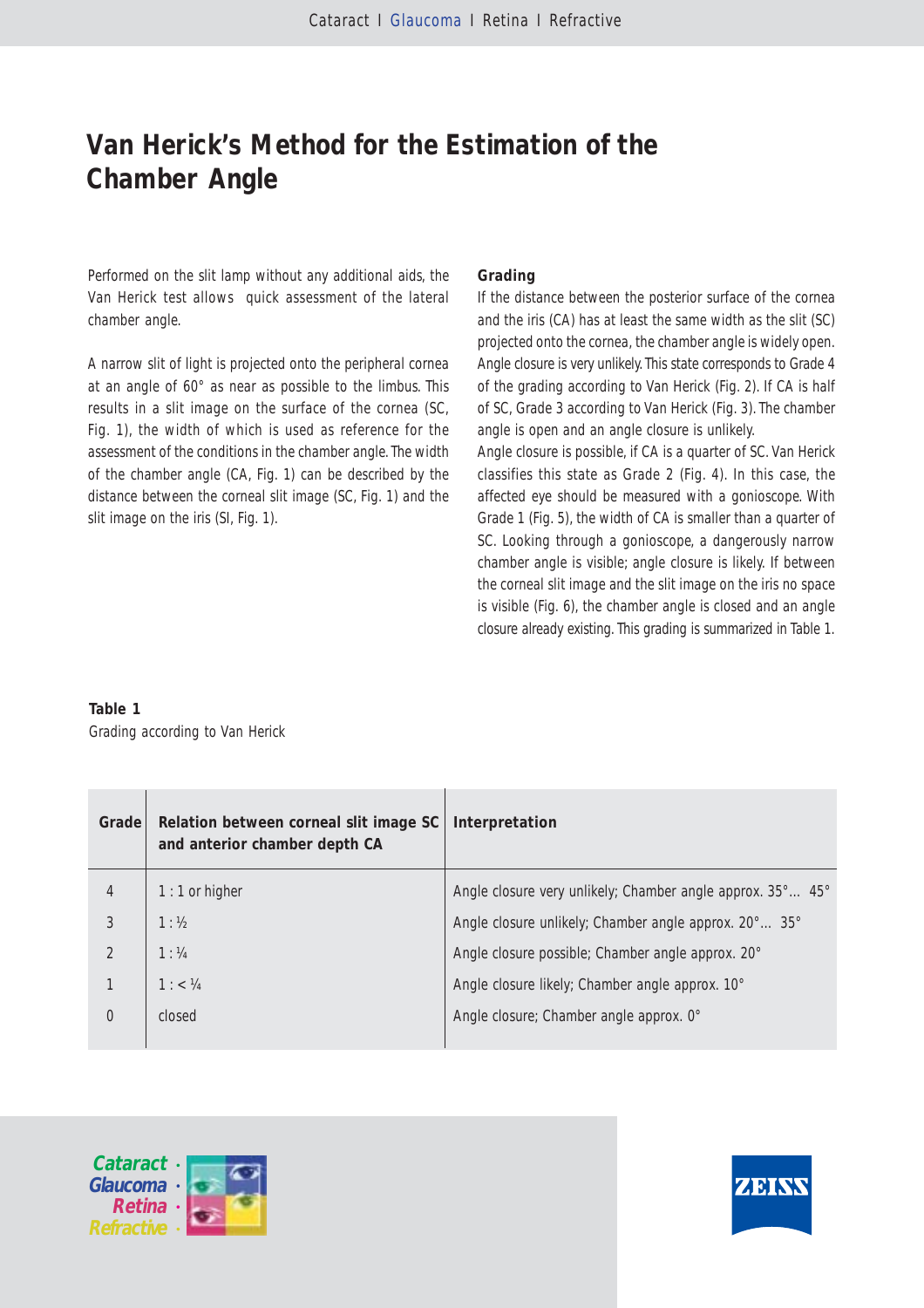## **Relevance and limits of the method**

Using this method the chamber angle can be assessed temporally and nasally. In practice, it is advisable to form the average of two estimations. From this, one can infer an accurate assessment of the total chamber angle. However, the results obtained in this way cannot replace gonioscopy. The method rather serves for the quick assessment of the risk of an angle closure without stressing the patient.

This method is of particular significance before the diagnostic application of a mydriatic. If a narrow chamber angle exists,

the administration of a mydriatic may cause an angle closure.Previous assessment of the chamber angle by the Van Herick method can help to estimate and minimize the risk of a provoked angle closure.

#### **Conclusion**

The Van Herick method for the estimation of the chamber angle used in a slit lamp examination does not require appreciable time. Moreover, the performance of this test does not represent additional stress to the patient. Thus, the Van Herick test is a method that is very well suitable for the quick and easy assessment of the chamber angle.



**Caption** SC - Slit on cornea CA - Chamber angle SI - Slit on iris

**Fig. 1** Schematic diagram of the slit image in the Van Herick method



**Fig. 2** Van Herick Grade 4 Relation SC (cornea): CA (chamber angle) =  $1:1$  or higher



**Fig. 3** Van Herick Grade 3 Relation SC (cornea): CA (chamber angle) =  $1:$  ½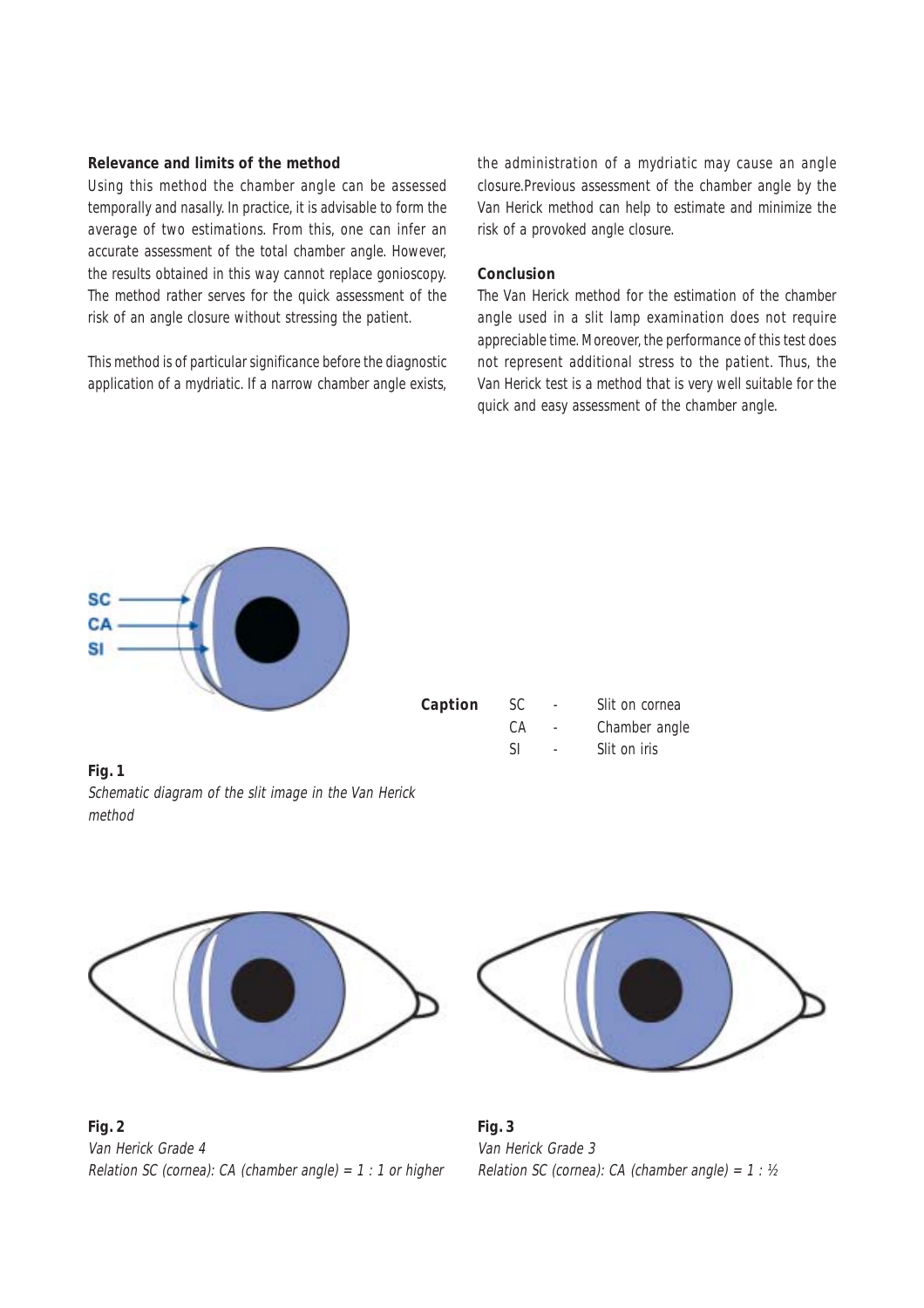

**Fig. 4** Van Herick Grade 2 Relation SC (cornea): CA (chamber angle) =  $1:$   $\frac{1}{4}$ 



## **Fig. 7**

The optically empty region between the two slit images is clearly wider than the slit on the cornea. The chamber angle is wide open corresponding to Grade 4 of the grading according to Van Herick.



**Fig. 5** Van Herick Grade 1 Relation SC (cornea): CA (chamber angle) =  $1:  $\frac{1}{4}$$ 



**Fig. 6** Van Herick Grade 0 Chamber angle closed



# **Fig. 8**

The width of the optically empty region between the two slit images is approximately one quarter of the width of the corneal slit image. The chamber angle is relatively narrow corresponding to Grade 2 of the grading according to Van Herick.